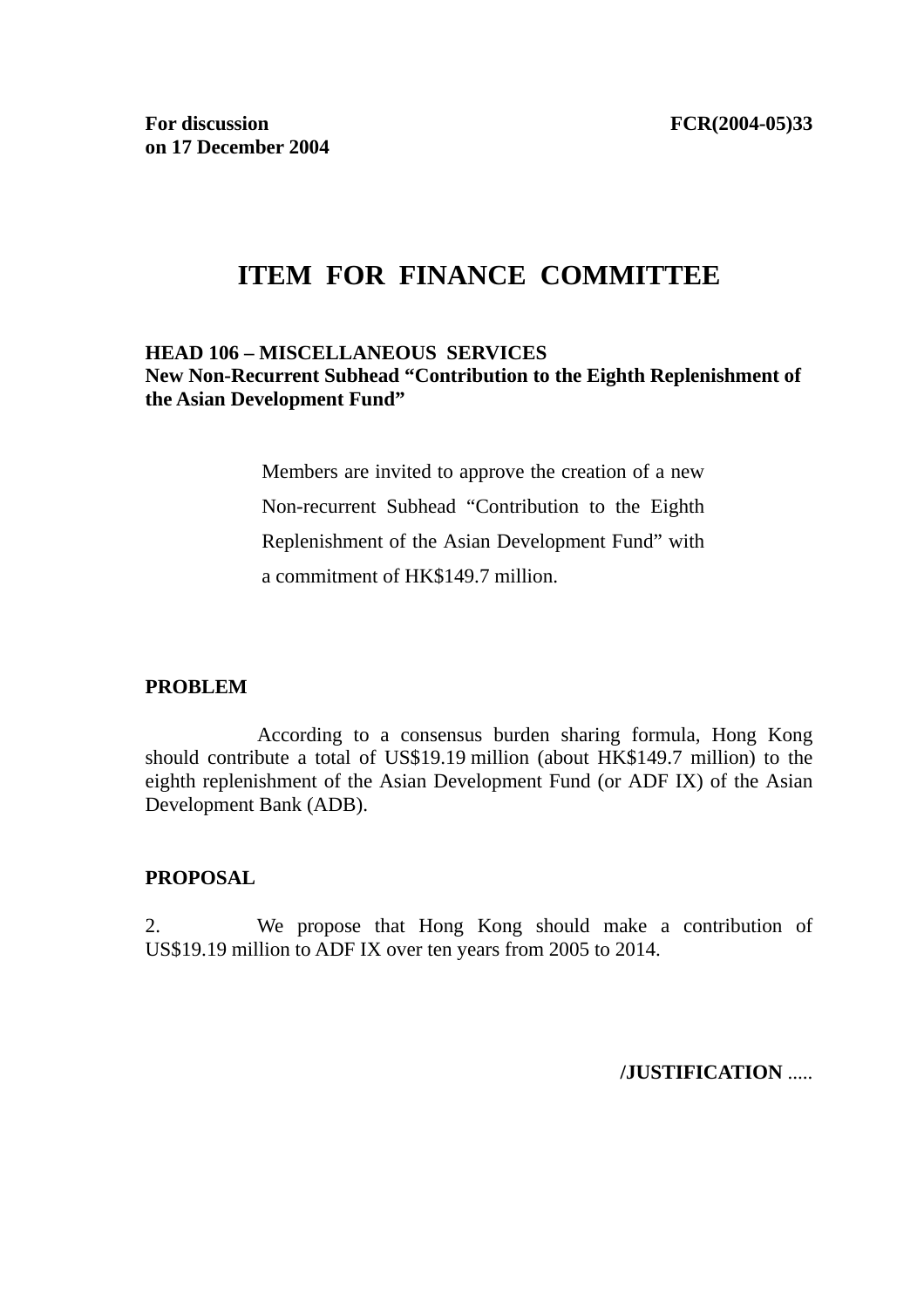# **JUSTIFICATION**

3. Hong Kong has been a donor of the ADF since  $1983<sup>1</sup>$ , and has made contributions according to the consensus burden sharing formula<sup>2</sup> since ADF VII in 1997. According to this formula, Hong Kong's burden sharing ratio is 0.57% of the target size of contribution by donors.

# **Reasons for contribution**

4. We consider that Hong Kong should contribute to ADF IX for the reasons set out in paragraphs 5 to 9 below.

# *Recognition of the ADB's contribution to Hong Kong*

5. Hong Kong joined the ADB in 1969 and has benefited from ADB operations in the Asia and the Pacific region (the region). In the period from 1972 to 1980, Hong Kong obtained five loans totalling US\$94.5 million from the ADB. These loans were used to finance construction of selected projects in public housing (Shatin Urban Development (Housing) Project (Wo Che Estate and Sha Kok Estate) and the second Shatin Urban Development Project (part of the development of Shatin New Town and the construction of Mei Lam Estate)), sewage treatment (Shatin Sewage Treatment Plant Stage 1), polyclinic (Shatin Hospital Polyclinic Project) and sea water treatment (Lok On Pai Sea Water Desalting Plant). All loans were repaid in full by 1987.

6. The ADB has contributed to the development of the bond market in Hong Kong by being an active bond issuer for both foreign currency and Hong Kong dollar bonds. The principal amount of Hong Kong dollar bonds issued by the ADB totalled HK\$6.1 billion. In particular, the ADB was the first international financial institution which had issued bonds straddling 1997. In 1992, the ADB issued a HK\$500 million seven-year bond maturing in 1999, which demonstrated the ADB's confidence in Hong Kong for a smooth transition and conveyed the "business as usual" message in the run up to 1997.

/7. .....

<sup>|&</sup>lt;br>|<br>| Hong Kong contributed to five previous replenishments – US\$1 million each in 1983 (ADF IV) and 1987 (ADF V), US\$3 million in 1992 (ADF VI), US\$15.39 million in 1997 (ADF VII) and US\$16.28 million in 2001 (ADF VIII). Unlike the token donations in ADF IV to VI, the amount contributed by Hong Kong to ADF VII and ADF VIII matched that derived from the consensus burden sharing formula agreed amongst the donors.

<sup>2</sup> The ADF burden sharing formula is based on a donor member's per capita Gross National Product (GNP) (which reflects the member's financial strength) and adjusted for its shareholding in the ADB. The same burden sharing formula has been adopted since ADF VII. The formula provides very useful guiding principles for donor members to determine their contributions to the ADF.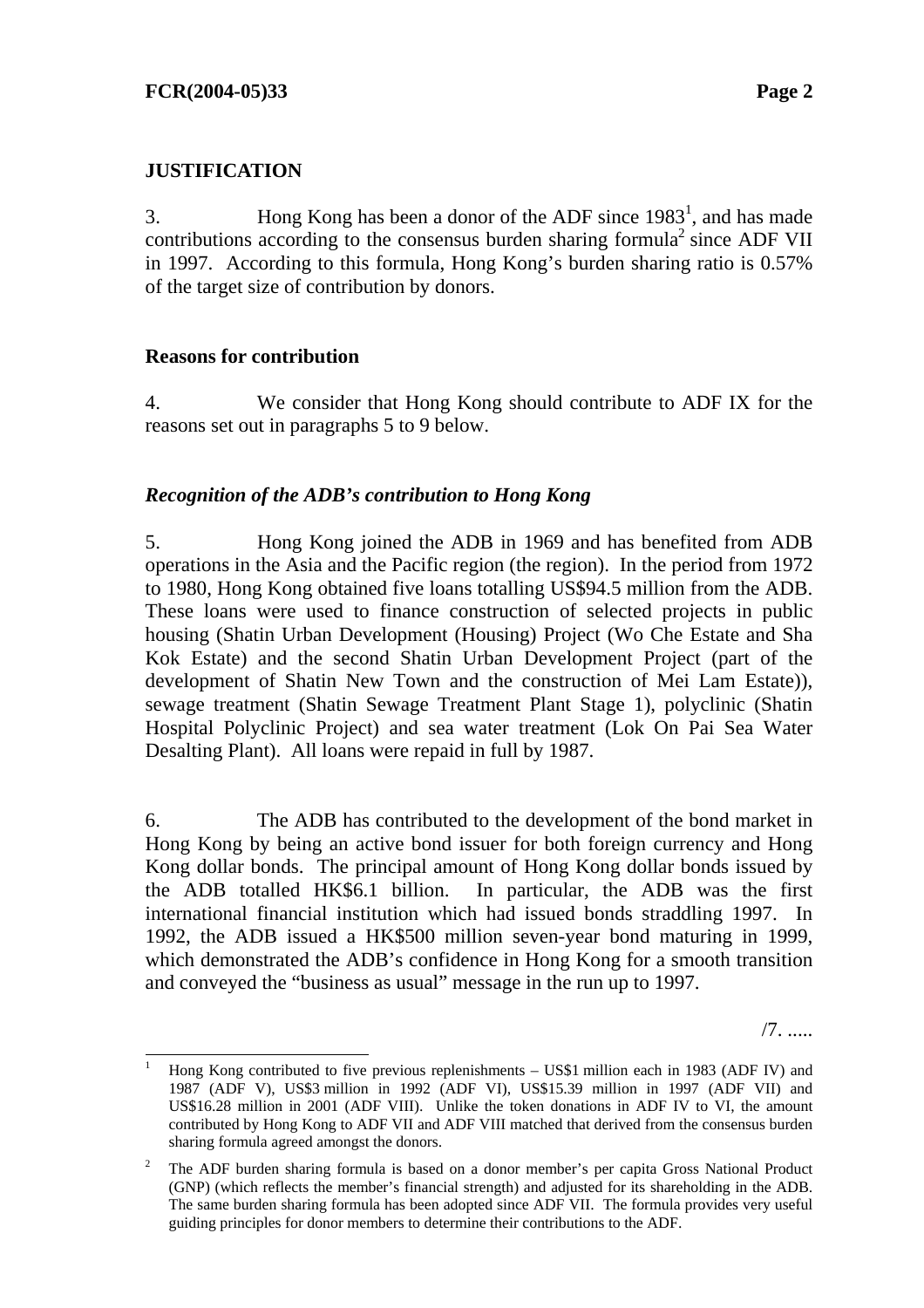7. Hong Kong derives indirect economic benefits from the contribution, as firms in Hong Kong are able to bid for ADB projects. According to the ADB, on a cumulative basis up to end-2003, Hong Kong firms have been awarded a total of US\$589 million worth of goods and civil works procurement contracts and US\$46 million worth of consulting services and technical assistance contracts in relation to all ADB sponsored projects.

# *Hong Kong's commitment to the ADB*

8. The ADB is one of the few multilateral financial institutions in which Hong Kong is a full member. As a responsible member, Hong Kong has the obligation, along with other economies from within and outside the region, to support ADB activities as fully as possible. Hong Kong's continued contribution to the ADF is an important practical demonstration of Hong Kong's support to the ADB.

9. Given that Hong Kong's per capita GNP, at  $US$26,503^3$  in 2003, is one of the highest in the region, there is general expectation for Hong Kong, together with the other newly industrialised economies (NIEs)<sup>4</sup> which have "graduated" from the ADB assistance programme, to assist in poverty reduction efforts in the region. We note that there are still a large population living in poverty with US\$1 per day<sup>5</sup> in the region which is still home to about two-thirds of the world's poor, and that over 60% of the poor people in Asia are in South Asia<sup>6</sup>. These people are deprived of even the most basic amenities, social services and education. Hong Kong's continued participation in the ADF will be a clear demonstration of our commitment towards poverty reduction efforts.

### **Sharing basis and amount of contribution**

10. For all previous ADF replenishments, the non-regional members contributed more than 50% of the total donors' contribution. The non-regional donors are pressing the regional donors, especially the NIEs, to contribute more to the ADF. Any diminution from the burden-shared contribution from Hong Kong is likely to be met with adverse reactions within the ADB and amongst the international community -

 $/(a)$  .....

 3 Source: Census and Statistics Department, HKSARG, Constant (2000) market price.

<sup>4</sup> The NIEs are South Korea, Singapore, Taiwan and Hong Kong.

<sup>5</sup> The World Bank uses "living on US\$1 per person per day" as the international benchmark for defining the poverty line.

<sup>6</sup> South Asia includes Bangladesh, India, Nepal, Pakistan and Sri Lanka.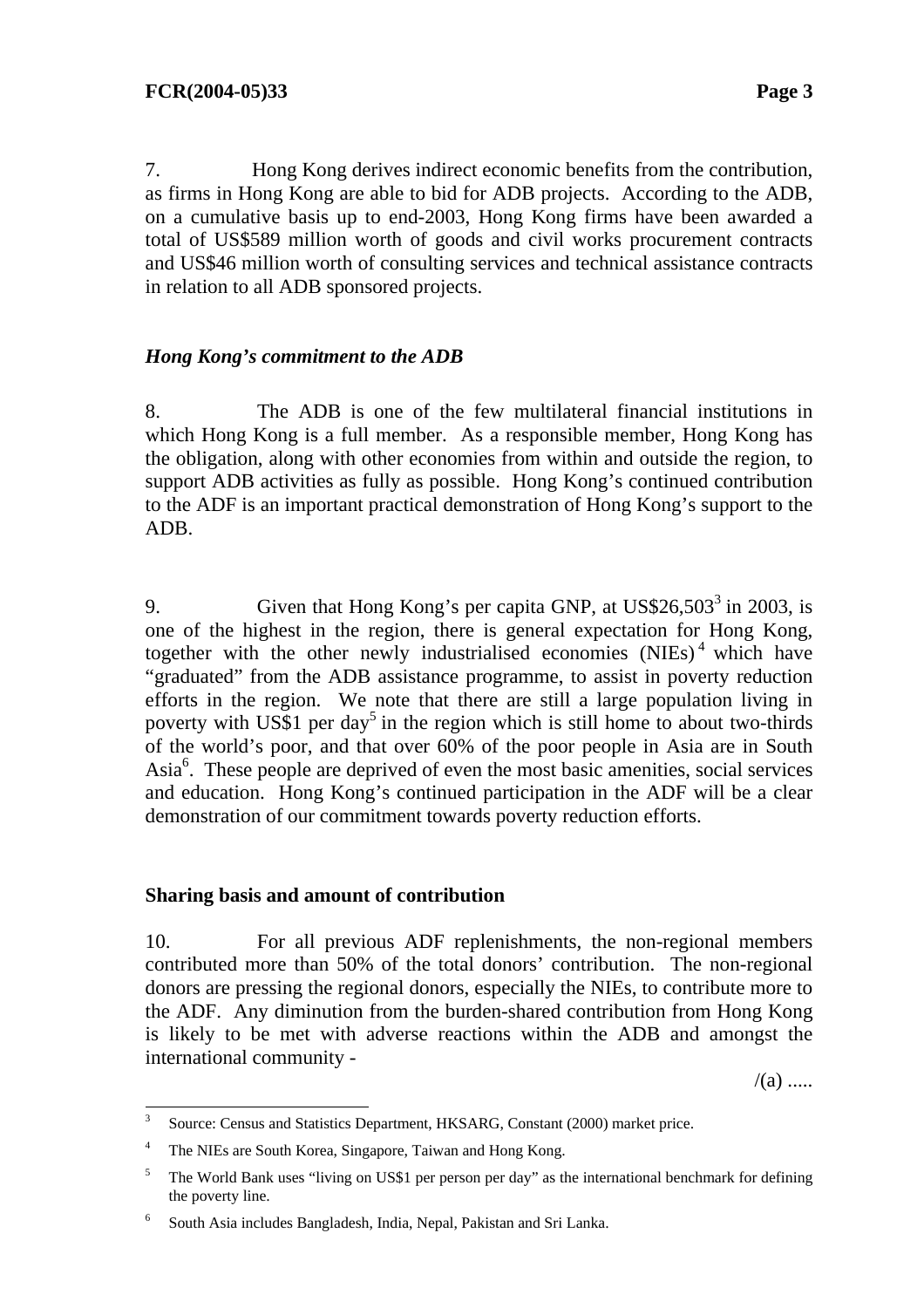- (a) it can be misinterpreted as a sign of Hong Kong backtracking its commitment to poverty reduction efforts in the region and not shouldering the obligation that comes with its membership at the ADB; and
- (b) there can be misunderstanding that Hong Kong is experiencing very serious fiscal difficulties. In 2001, we were able to contribute our full burden share to ADF VIII at a time when Hong Kong was still suffering from the aftermath of the Asian financial crisis. It would be difficult to justify a decrease in our burden-shared contribution when Hong Kong is now experiencing a robust economic growth forecast at 7.5% in 2004.

11. As agreed among ADF donors in May 2004<sup>7</sup>, ADF IX will have a replenishment size of US\$7.17 billion, of which at least US\$3.37 billion would be provided by donors' contributions and the remaining from the ADB's internal pool made up of loans repayment into ADF. A consensus has also emerged that the burden sharing formula for ADF IX should follow that of ADF VIII. The great majority of the donors have agreed to adhere to the burden sharing formula. A total of 27 economies $<sup>8</sup>$  from all over the world have pledged their contributions</sup> to ADF IX, as shown at Enclosure 1.

12. Applying Hong Kong's burden sharing ratio of 0.57% (paragraph 3 above) to target contribution of US\$3.37 billion from ADF donors, Hong Kong's share translates into an amount of US\$19.19 million. The increase of Hong Kong's contribution relative to that of ADF VIII (US\$16.28 million) is a result of the burden sharing of an enlarged size of ADF lending operations due to increased demand for assistance, appreciation of the Special Drawing Right<sup>9</sup> versus the US dollar, and the introduction of grants.

/**FINANCIAL** .....

l

Encl. 1

<sup>7</sup> The agreement comprised two parts. First, donors agreed to a total replenishment size of US\$7.17 billion, of which at least US\$3.37 billion will be provided by donors' contributions on a burden-shared basis. The target size of contributions by donors represents an increase of 17.8% from that of donors' contribution in ADF VIII. Secondly, there will be provision of grants set at a level of 21% of the total ADF IX operations.

<sup>8</sup> Not including Hong Kong. There are at present 28 donors.

<sup>9</sup> The Special Drawing Right is a currency basket (comprising USD, Euro, Japanese Yen and British pound) in which the ADF is denominated.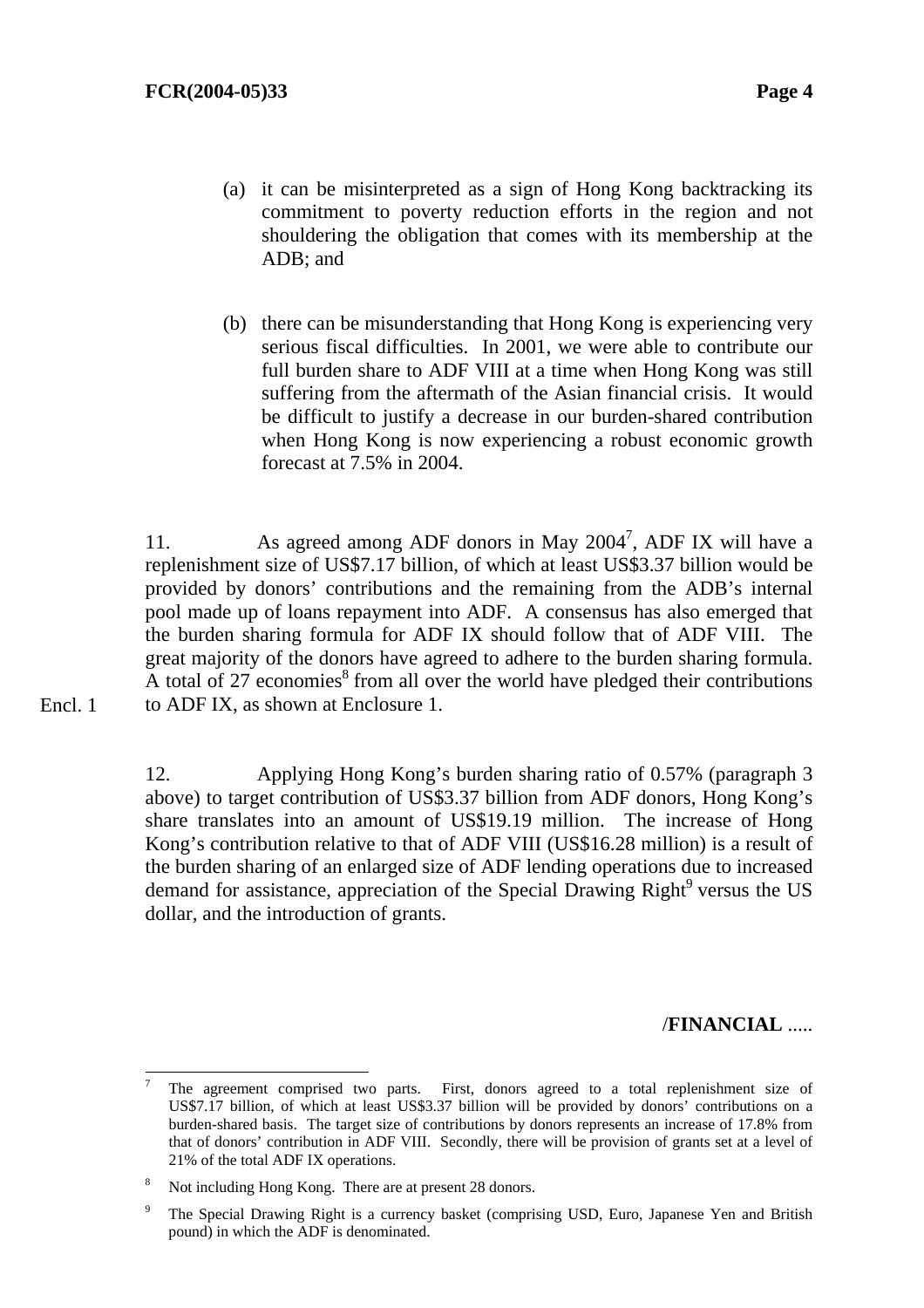### **FINANCIAL IMPLICATIONS**

13. Adopting the exchange rate of US\$1 = HK\$7.8 and allowing 0.01% transaction cost, a commitment of HK\$149.7 million is required to meet Hong Kong's contribution to ADF IX. The ADB can draw down Hong Kong's contribution in ten years according to the standard encashment schedule. The ADB also offers donors an Accelerated Encashment Programme under which drawdowns can be made in one, four or seven years. In ADF VIII, Hong Kong opted for a seven-year encashment schedule, as in the case of many donors. Subject to Members' approval of the proposed commitment for ADF IX, we will opt for the standard ten-year schedule, which is also the choice of the majority of ADF IX donors. The schedule is set out at Enclosure 2. We will make sufficient provision in the Annual Estimates to meet the cash flow requirements in relevant years.

14. There will be very moderate additional administrative costs  $10$ involved in Hong Kong's contribution to ADF IX, and they will be absorbed by the relevant operating departments.

## **BACKGROUND INFORMATION**

15. The ADF, established in 1973, is a concessional lending window of the ADB available to the most needy members in the region to support poverty reduction and improve the quality of life. The ADF aims to help its most needy members to eradicate key barriers to human development – poverty, hunger, disease, infant mortality, illiteracy, environmental degradation as well as discrimination against women. The ADF resources are used to improve the conditions of the poor by helping them gain better access to basic amenities and social services. At present, 29 ADB developing member countries are eligible for ADF resources (see Enclosure 3). By far, the largest beneficiaries of ADF loans are Bangladesh, Pakistan, Sri Lanka, Vietnam and Nepal<sup>11</sup>.

16. Contributions to the ADF by ADB members are on a voluntary basis and the ADF is replenished once every three to five years.

/17. .....

l

Encl. 2

Encl. 3

Administration costs refer to the staff cost involved in the process.

<sup>&</sup>lt;sup>11</sup> These countries have an average per capita GNP of only US\$454 in 2002. (Source: Asian Development Outlook 2004)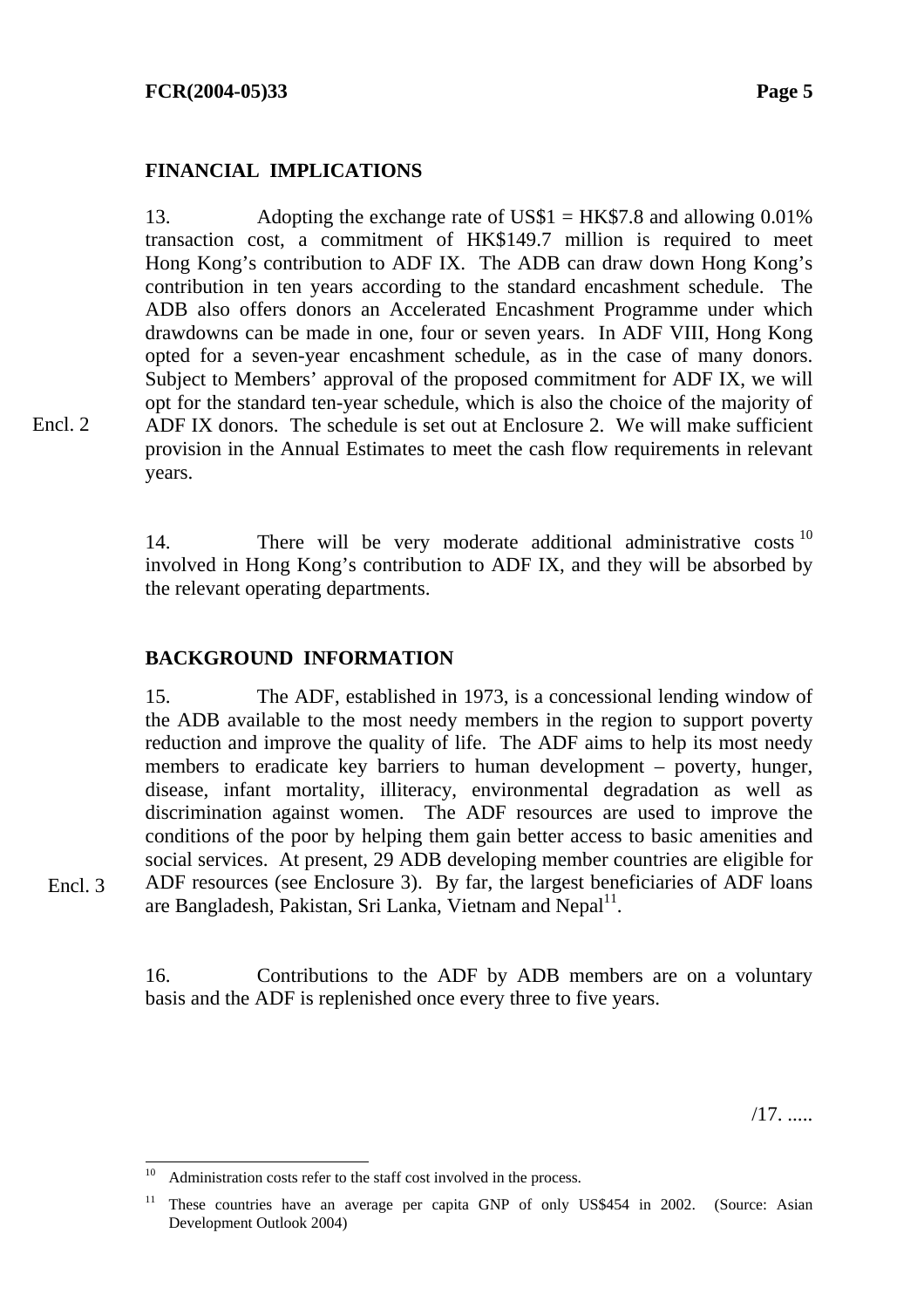17. We briefed the Legislative Council Panel on Financial Affairs on [6 December 2004 o](http://www.legco.gov.hk/yr04-05/english/panels/fa/general/fa0405.htm#041206)n the proposed contribution to ADF IX. Members expressed support to the proposed contribution according to the consensus burden sharing formula on the consideration that Hong Kong should shoulder its international obligation to assist in poverty reduction efforts in the region.

----------------------------------------

Financial Services and the Treasury Bureau December 2004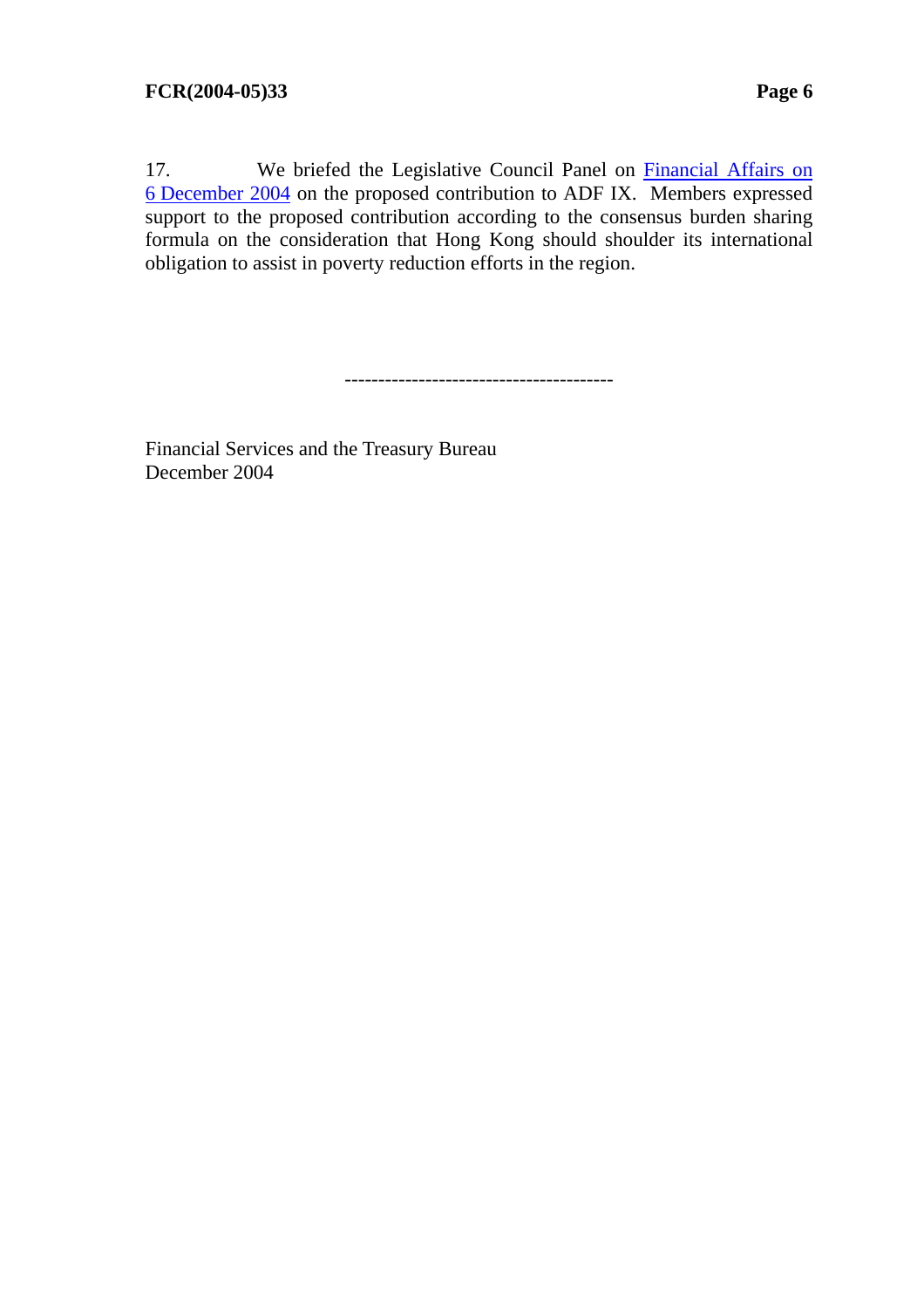|                             | <b>ADFIX</b><br><b>US Dollar (mn)</b> | Contribution as a %<br>of total | <b>ADF VIII Burden</b><br>Sharing % as per<br>Formula | <b>Difference</b> |
|-----------------------------|---------------------------------------|---------------------------------|-------------------------------------------------------|-------------------|
| Non-regional members        |                                       |                                 |                                                       |                   |
| Austria                     | 29.28                                 | 0.87                            | 0.87                                                  | 0.00              |
| Belgium                     | 24.24                                 | 0.72                            | 0.72                                                  | 0.00              |
| Canada                      | 156.86                                | 4.66                            | 4.66                                                  | 0.00              |
| Denmark                     | 29.96                                 | 0.89                            | 0.89                                                  | 0.00              |
| Finland                     | 16.83                                 | 0.50                            | 0.50                                                  | 0.00              |
| France                      | 148.44                                | 4.41                            | 4.41                                                  | 0.00              |
| Germany                     | 194.55                                | 5.78                            | 5.78                                                  | 0.00              |
| Italy                       | 131.27                                | 3.90                            | 3.90                                                  | 0.00              |
| Luxembourg                  | $3.57$ <sup>1</sup>                   | 0.10                            | n.a.                                                  | 0.10              |
| Netherlands                 | 97.61                                 | 2.90                            | 2.90                                                  | 0.00              |
| Norway                      | 37.36                                 | 1.11                            | 0.95                                                  | 0.16              |
| Portugal                    | 20.20                                 | 0.60                            | 0.60                                                  | 0.00              |
| Spain                       | 67.32                                 | 2.00                            | 1.00                                                  | 1.00              |
| Sweden                      | 46.11                                 | 1.37                            | 1.37                                                  | 0.00              |
| Switzerland                 | 41.40                                 | 1.23                            | 1.23                                                  | 0.00              |
| Turkey                      | 5.50                                  | 0.16                            | 0.18                                                  | $-0.02$           |
| <b>United Kingdom</b>       | 201.96                                | 6.00                            | 4.80                                                  | 1.20              |
| <b>United States</b>        | 461.00                                | 13.70                           | 14.42                                                 | $-0.72$           |
| Sub-total                   | 1,713.46                              | 50.90                           | 49.18                                                 | 1.72              |
| <b>Regional members</b>     |                                       |                                 |                                                       |                   |
| Australia                   | 218.45                                | 6.49                            | 6.49                                                  | 0.00              |
| China, People's Republic of | 30.00                                 | 0.89                            | n.a.                                                  | 0.89              |
| Japan                       | 1,178.10                              | 35.00 <sup>2</sup>              | $35.13^{2}$                                           | $-0.13$           |
| New Zealand                 | 23.56                                 | 0.70                            | 0.70                                                  | 0.00              |
| Hong Kong, China            | $19.19-3$                             | 0.57                            | 0.57                                                  | 0.00              |
| Korea, Rep. Of              | 112.76                                | 3.35                            | 2.85                                                  | 0.50              |
| Malaysia                    | 5.00                                  | 0.15                            | n.a.                                                  | 0.15              |
| Singapore                   | 3.80                                  | 0.12                            | 0.14                                                  | $-0.02$           |
| Taipei, China               | 18.18                                 | 0.54                            | 0.54                                                  | 0.00              |
| Thailand                    | 3.03                                  | 0.09                            | 0.09                                                  | 0.00              |
| Sub-total                   | 1,612.07                              | 47.90                           | 46.51                                                 | 1.39              |
| Total                       | 3,325.53                              | $98.80$ <sup>4</sup>            | 95.69                                                 | 3.11              |

# **Overview of the Financing and Burden Sharing of ADF IX**

 $1$  Includes a supplementary contribution of \$200,000 which Luxembourg agreed to provide on the condition that such supplementary contribution will not be taken into account in calculating relative percentage share for the purpose of negotiating future ADF replenishments.

 $2$  Japan considers its burden share to be remained at the first assigned level of 33.69% despite its historically higher contribution share.

<sup>3</sup> Hong Kong has indicated the intention of contributing to the Replenishment subject to the approval of the Executive Council and the Legislative Council, and with the amount to be confirmed.

<sup>4</sup> The remaining gap (compared against target contribution of US\$3.37 billion from donors) is to be filled by additional contributions and/or internal resources.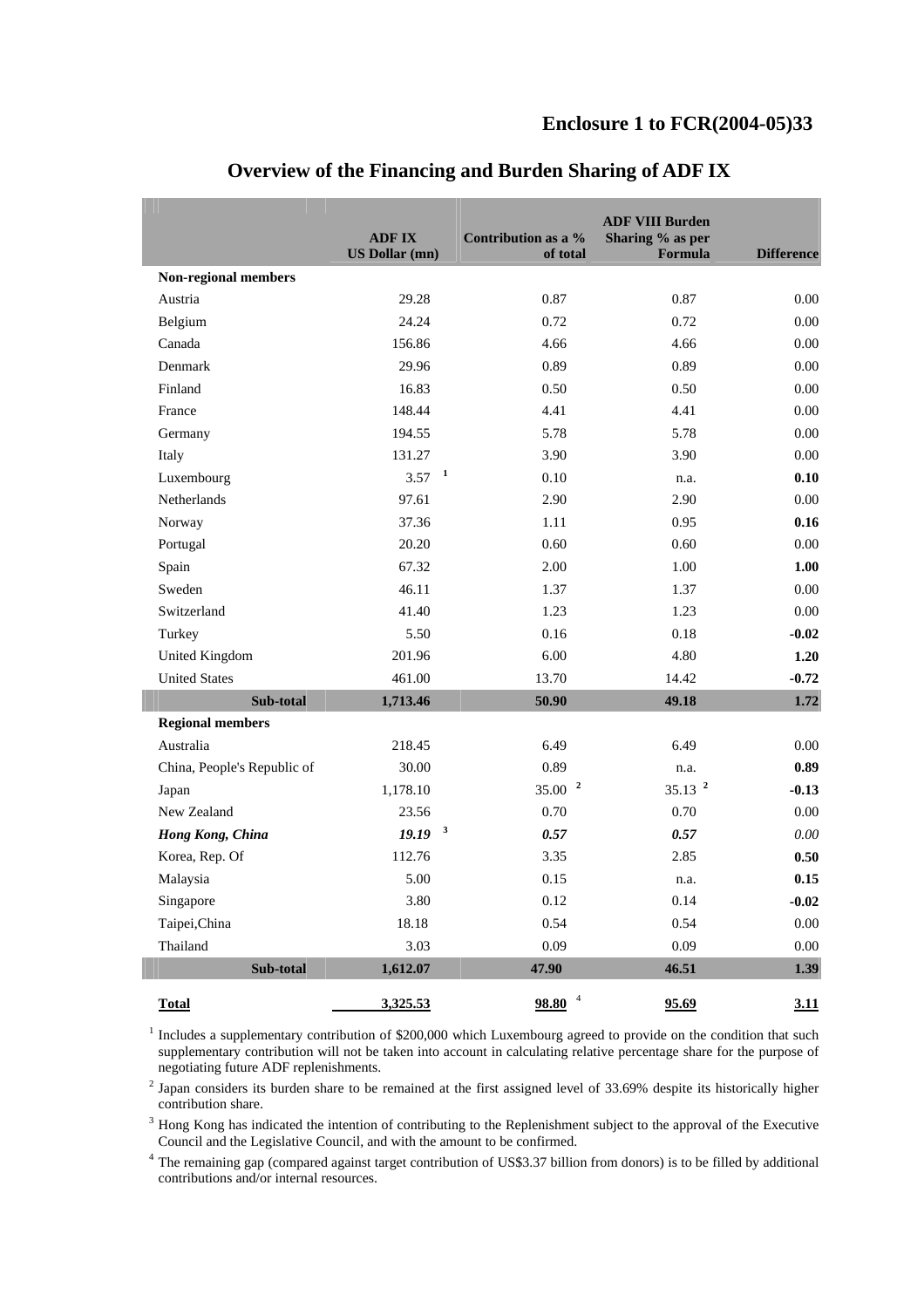# **Enclosure 2 to FCR(2004-05)33**

|              |                                                        |                     | <b>Note Encashment</b> |                                       |  |
|--------------|--------------------------------------------------------|---------------------|------------------------|---------------------------------------|--|
| Year/Month   | Drawdown Rates as a % of Total<br><b>Contributions</b> | Amount (US\$)       |                        | <b>Financial Year</b><br>Total (US\$) |  |
| 2005         | 3.6                                                    |                     |                        |                                       |  |
| July         |                                                        | $\ast$<br>691,000   |                        |                                       |  |
| 2006         | 5.8                                                    |                     |                        |                                       |  |
| February     |                                                        | 716,000 *           | 1,407,000              | FY2005-06                             |  |
| July         |                                                        | 397,000             |                        |                                       |  |
| 2007         | 9.8                                                    |                     |                        |                                       |  |
| February     |                                                        | $1,100,000$ *       | 1,497,000              | FY2006-07                             |  |
| July         |                                                        | 781,000             |                        |                                       |  |
| 2008         | 14.0                                                   |                     |                        |                                       |  |
| February     |                                                        | 1,502,800 $*$       | 2,283,800              | FY2007-08                             |  |
| July         |                                                        | 1,183,000           |                        |                                       |  |
| 2009         | 14.6                                                   |                     |                        |                                       |  |
| February     |                                                        | 1,401,000           | 2,584,000              | FY2008-09                             |  |
| July         |                                                        | 1,401,000           |                        |                                       |  |
| 2010         | 15.9                                                   |                     |                        |                                       |  |
| February     |                                                        | 1,525,000           | 2,926,000              | FY2009-10                             |  |
| July         |                                                        | 1,525,000           |                        |                                       |  |
| 2011         | 15.0                                                   |                     |                        |                                       |  |
| February     |                                                        | 1,439,000           | 2,964,000              | FY2010-11                             |  |
| July         |                                                        | 1,439,000           |                        |                                       |  |
| 2012         | 11.0                                                   |                     |                        |                                       |  |
| February     |                                                        | 1,055,000           | 2,494,000              | FY2011-12                             |  |
| July         |                                                        | 1,055,000           |                        |                                       |  |
| 2013         | 6.9                                                    |                     |                        |                                       |  |
| February     |                                                        | 662,000             |                        | 1,717,000 FY2012-13                   |  |
| July         |                                                        | 662,000             |                        |                                       |  |
| 2014         | 3.4                                                    |                     |                        |                                       |  |
| February     |                                                        | 326,000             | 988,000                | FY2013-14                             |  |
| July         |                                                        | 325,400             | 325,400                | FY2014-15                             |  |
| <b>Total</b> | 100.0                                                  | 19,186,200          | 19,186,200             |                                       |  |
|              | say                                                    | 19.19 million       | 19.19 million          |                                       |  |
|              |                                                        | (HK\$149.7 million) | (HK\$149.7 million)    |                                       |  |

# **Ten-year Encashment Schedule for ADF IX**

\* Including the amount to be transferred to the Technical Assistance Special Fund in the first four years of the drawdown.